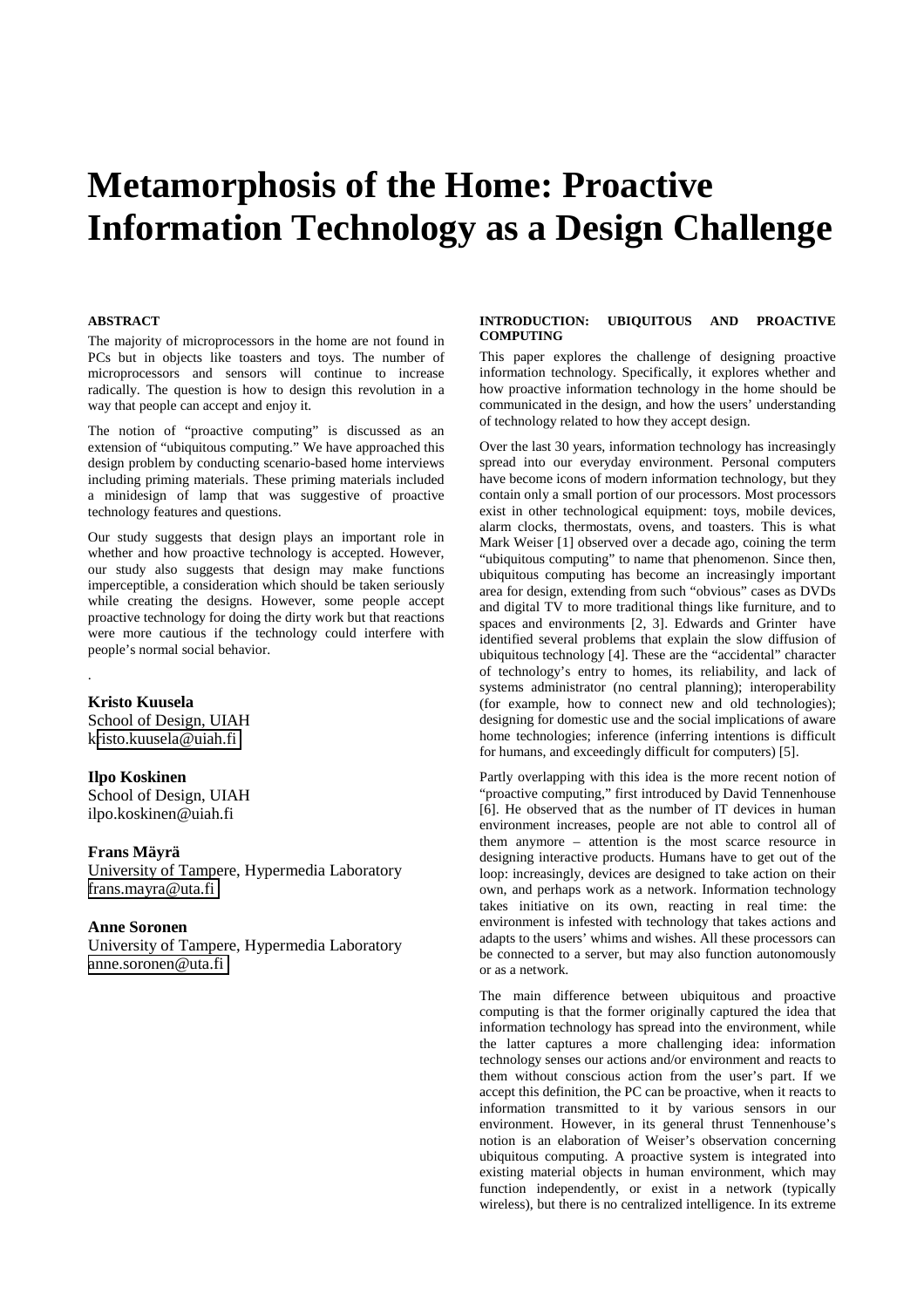form, the notion of proactive computing, then, means technology that can be anywhere around us, reacting to human actions and changes in the environment on a constant basis. Typically, this technology is "calm," barely noticeable [7].

However, there are two different ways to understand the notion of proactivity in terms of interaction design. First, it can be taken to mean that computers (and other IT devices) are aware of human actions, doing things like turning off lights only under the command of people. In more recent and extreme form, proactive technology utilizes a set of decision-making algorithms to anticipate human actions before they happen: "anticipation is a cornerstone of proactive computing. For systems to be truly proactive, they need to in some sense predict the future" [8: 131]. For example, when a sensor tells that voice level in a room is high, and CO2 level has risen considerably, the computer takes this as evidence that there is conversation going on, and the room needs more oxygen. Ultimately, such systems could be adaptive and over time learn new things without humans teaching them. Such systems could also communicate with the user in an intelligent fashion. This is the vision that exists in science-fiction with computers like the notorious HAL in *Space Odyssey 2001*.

# **PROACTIVE TECHNOLOGY AND DESIGN: AFFORDANCES AND DESIGN**

From the design point of views, the crux of the matter is that if our future is proactive, it means that many things and objects that currently exist in our environment become not just computerized, but also may take action on their own. The workplace, the living room, and the kitchen lives: it is in one state at a certain time, but acts differently at another. Inputs to the system are human actions traced from environment with sensors. These sensors may measure issues like pressure, movement, or even CO2 level. Outputs are changes in the environment.

The basic design problem is that objects such as pillows, sofas, tables, chairs, not to mention ceilings and walls have traditional, conventional uses, or "affordances" [9,10,11]. People expect them to function in certain ways. These objects are familiar to us from their childhood, and they have formed and penetrated homes for decades, if not for centuries. Consequently, many people do not think of these objects as technological items. For convenience, we will use the term "culturally familiar objects" to discuss these familiar objects. The problem is that if culturally familiar objects come to have new functions, people experience such environment as uncanny, out-of-control, as their trust in their own, traditional methods of action fail to anticipate its behavior.

The design question then focuses on whether users understand that intelligence and control functions are embedded in the environment, not in a centralized control panel or remote control device? How can designers communicate the fact that culturally familiar objects and things have new, technologyinduced affordances?

- **(1)** The null hypothesis states that no special designs are needed: people will learn to use new functionalities over time even if they are not communicated in design. However, If proactive technology is integrated completely into the environment, it may become incomprehensible. If technology becomes invisible, users lose the possibility of controlling it [12]. At worst, technology is experienced as threatening: as it does things on its own while users lose the feeling of control.
- **(2)** An alternative hypothesis starts from traditional design wisdom. If familiar objects come to have new

functionalities, designers need to search new forms and other design solutions to communicate them. Changes in design communicate that the object is somehow new, and functions differently from objects with traditional affordances.

The alternative hypothesis has two variants. The first variant **(2A)** is less radical, stating that new functions in familiar things and objects are accepted if they utilize familiar, liked forms such as IKEA form language in new objects. Attractive design gives the "credit" technology needs to be accepted despite initial worries and suspicions. The second variant **(2B)** states that a radically new function in a (culturally) familiar object needs to be communicated with radically new means such as odd shapes, materials, or odd behavior. Examples could include sounds in sofa, movement in books, and "phicons" – physical icons [13,14] – that signal through shape changes that they are to be taken differently from cultural conventions. An example of such phicon could be a vase that functions as a TV remote control by changing colors or shapes according to its state.

These design questions are particularly important at home, which is an intimate environment, where people relax and spend time together with others. Studies of smart homes suggest that the home should not be what the proactive vision wants it to be. For most people, the home is about the only place they can control; taking control away from them is just what one should not do without careful consideration. Several things distinguish homes from the workplace. In the latter, the degree of personalization is much smaller than at home. First, people decorate their office desks with pictures of their children, posters, background images in PCs and sometimes music. However, the home is a personal place from ground up; the office is not. Secondly, workers can be taught to use new technology; at home, people have to learn technology typically without professional or organizational help. Third, the motives for accepting technology are personal at home, but organizational at work. [15,16,17,18,19].

#### **DATA AND METHODS**

The data for this paper comes from "Morphome," a project focusing on the design of proactive technology to the home environment [5]. The key aim of the project has been to explore design principles for proactive homes [20], how to communicate new functionalities embedded in culturally familiar objects, and how to implement such technology with wireless RFID-based radio technology. This paper focuses on the design parts of the study. The study has proceeded in three phases, the first two being completed by early 2005.

In *the first phase*, the project reviewed literature from smart homes. There is no lack of vision literature and technological literature on smart homes, but solid empirical research is wanting (but see [15,17]). To supplement our understanding of design issues involved, we conducted a probes study of six homes in the Tampere and Helsinki regions [21]. The focus was on home as an emotional ecology (i.e. how places, rooms and objects have meanings, and whether they are available for technological design). Technologically, we implemented a wireless network of two cushions with an RF-node, Bluetooth module, and RFID in its different versions. Literature review and the probes study pointed out that people are willing to accept proactive technology that affects the ambient environment (for example, lighting and soundscape) rather than more significant systems.

What remained open was the content of the ambient environment. In *the second phase*, we focused on that. We explored the second design hypothesis **(2B)** by building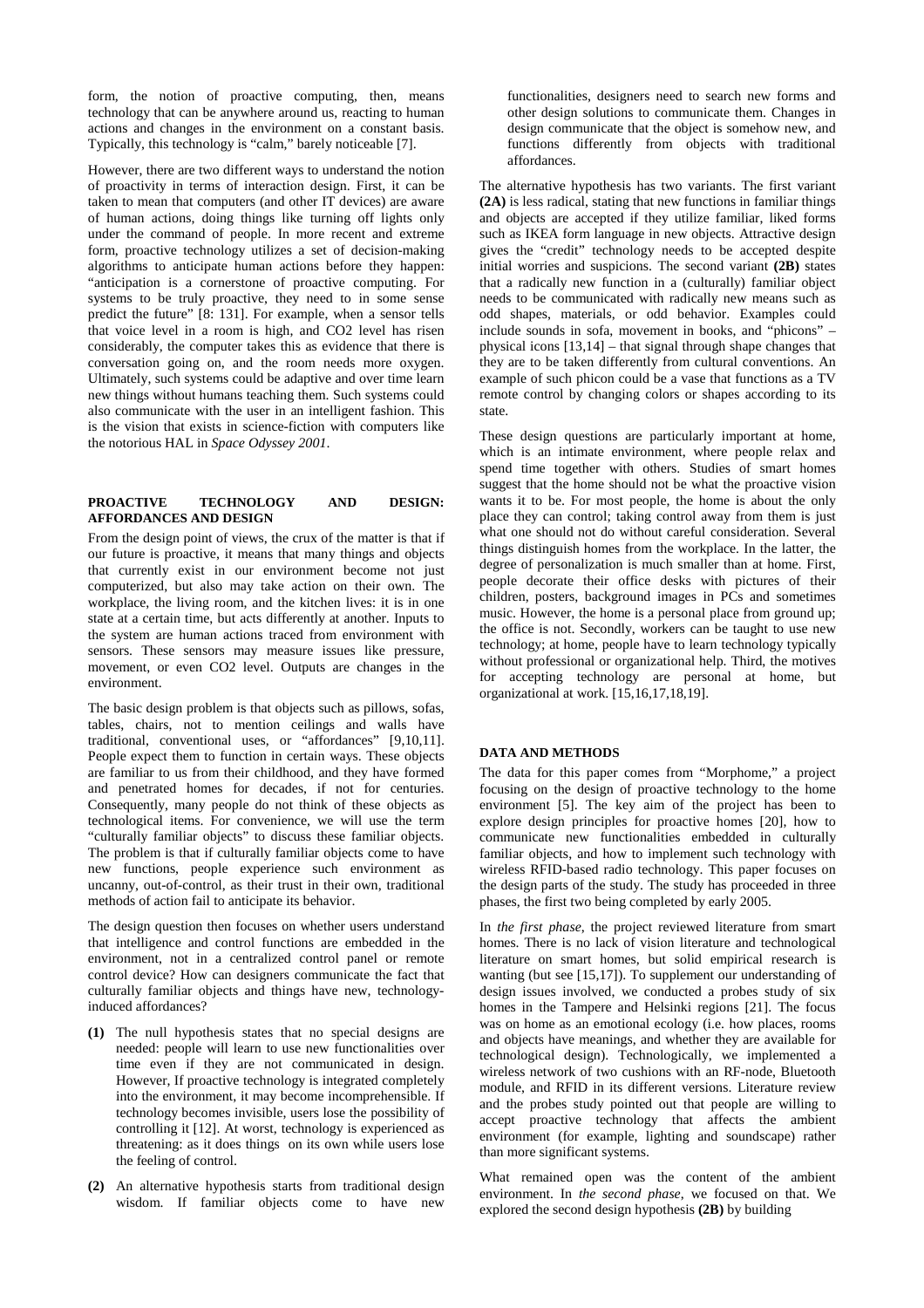- (1) An IKEA-type lamp was used as a "mini-design" [22] for studying design ideas, and priming item for scenario interviews: we installed the lamp in two homes in Tampere and Helsinki, and conducted interviews with 12 homes a couple of weeks later. These 12 homes received "priming" questions (see Figure 2) a week before the interview. The point was to give people food for thought and sensitize people about their domestic routines and technology uses. Through the variety of the scenarios we also wanted to make sure that the participants would not see proactive technology as just threatening and useless. The minidesign was built to be stereotypical: it was built into an existing IKEA frame. Technology was fitted into the lamp, but a control panel was added. The reason why we selected this kind of design to our test was that we wanted to exclude the influence of strange design in the first step. The design was planned to be as neutral but also stylish and as commonly accepted as possible.
- (2) In addition, we explored possible uses of the lamp with visual scenarios about design possibilities [23,24]. These scenarios were used as props in interviews conducted in the participants' homes.



**Figure 1: The Lamp: Electronics and Its Four States.** The lamp had four states. [1] A normal lamp with button for adjusting light; [2] a 10 minute cycle in which colors changed from warm to cold; [3] a sensor designed to keep light constant in the lamp's surroundings [4] a state in which red and blue LEDs reacted to sounds. It was also possible to attach other electric devices to the lamp. The lamp had four 36 watts light tubes (2 colored, 2 normal).

Participants for the second phase were selected to represent different modes of living (including a single person, families with and without children, a couple with adult children living in their own homes, households with and without pets) and diversity in ownership of media technologies. The average age of the participants was 30 years, the youngest participant was 13 and the oldest 52 years old. We had 15 people in the working life, seven students, and one pupil in an upper level of comprehensive school.

*The third phase* is still being prepared, but three things will be done during Spring and Summer 2005. First, more futuristic scenarios will be created for evaluation in interviews. Secondly, we will build a media environment that functions as an experience prototype. The third task consists of optimizing the function of the electric circuit and implementing designs with soft and pliable materials. We are just getting ready a set of three lamps with different design with same "decibel lamp" functionality. The lamp reacts to the sound level of home and changes its color according to that.

#### **THE LAMP DESIGN: IKEA STYLE AND PROACTIVE TECHNOLOGY**

Our second hypothesis stated that when we deal with proactive technology, it is important to communicate with design that culturally familiar objects have in this case new functions. We proposed two variants of this hypothesis, with one proposing that design can follow traditional form languages, and another proposing a more aggressive approach, stating that new functions need to be communicated with radically new design solutions. In this section, we study the first variant with empirical data from Morphome. We started our design interventions from this variant simply because we did not want to arouse curiosity – and possibly suspicion – towards new technology with radical design; the tack chosen for the lamp was in this sense "calmer."

In general, the impression gained from the lamp was favorable. After a use period that lasted from one to two weeks, the participants told in interviews that they used the lamp on a constant basis. During the first days they did not distinguish clearly what were the differences between the states. It seemed that people are not used to stare at lamps in their homes in order to find how they work and because of that they preferred the lamp "to live its own life" rather than actively following what it is doing. They did not experience any major usability problems, even though they found the unfinished user interface annoying. However, this feeling had little impact on how the lamp was used during the field period. Most interviewees would have liked to use the lamp longer.

S & H: The day thing [in state 2] in the lamp was kind of fun because it illuminated this room in a different way than the sun... Especially in the evening when the room was let's say bright. Especially when the light was cold and came from the corridor to this direction, and when you didn't see the lamp... Then all walls were lit up just like in bright sunlight even though that light was cold and annoying as such. (5.8.2004).

We learned that design was important in terms of how the prototype was experienced. People trusted the lamp and were willing to let the lamp adjust other lighting according to its behavior. When the interviewer asked if the participants felt insecure to use the minidesign we were told that "No, it didn't prompt that kind of feeling, mainly perhaps because of its design. It is much like an IKEA design… even though I saw the string mesh inside the lamp I wasn't unsuspicious at all." (29.9.2004). In another case, we were told about the feeling aroused by the IKEA type design for the lamp. Again, the interviewer had peeked inside the lamp and seen its wiring system. Still, the design aroused trust: "The wiring system inside is pretty impressive. Still, you get a safe IKEA feeling from the papery cover" (5.8.2004).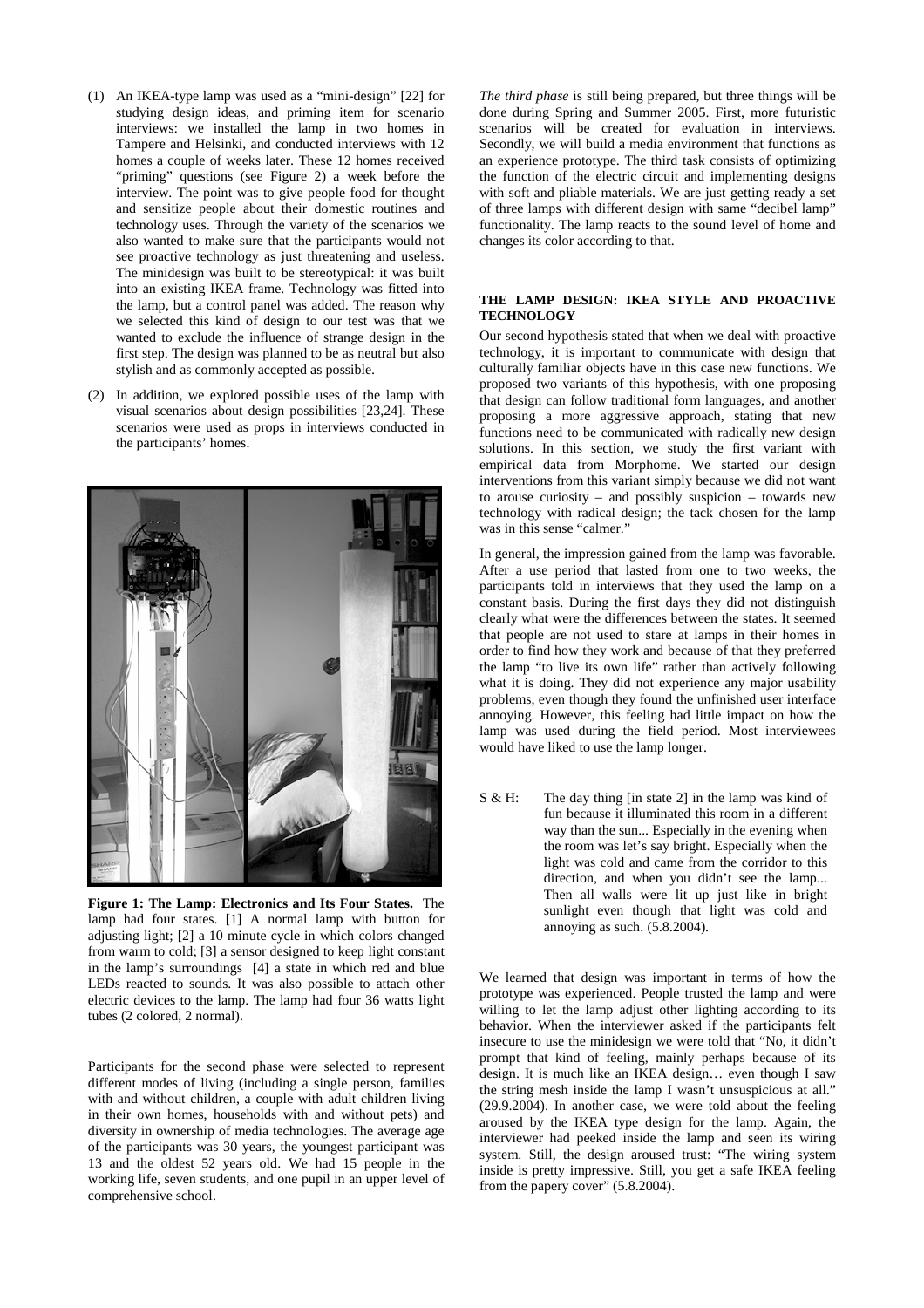If this initial reaction generalizes, we can see the importance of design. If new functions are built into existing objects, design is an important thing to consider. Even when people saw the complex wiring inside the lamp, its stereotypical design created trust and belief in the device. We do not know how a more aggressive design would have been taken, but at least hypothesis **2A** – which states that new functions in familiar things and objects are accepted if they utilize familiar forms – appears well-founded as long as technology remains simple.

Thus, our reasoning behind the alternative hypothesis and its variant **2A** appears to be founded to a small extent at least. Familiar form language arouses trust and keeps fears in check. At present, we cannot study variant **2B**, though, because more futuristic designs are still pending. However, although evidence is weak, we can still claim that design does affect people's perceptions of proactive devices, and this perception affects whether they accept technology or not.

#### **CAN DESIGN HIDE FUNCTIONS?**

However, a global acceptance of particular design does not mean that it is accepted in every detail. As quotes above suggest, people paid attention not just to the lamp as such, but also its individual functions and states. The most interesting state, for us as researchers, was related to the tone of the color, which was implemented by changing the light source between the two brighter and the two more cloudy tubes. Throughout the cycle, the lamp emitted a constant amount of light. The cycle was ten minutes. The change of the tone was considerable: at its coldest, light was clinically bright. The change was maximized in designing the lamp to make it easy to perceive. However, in interviews, people did not report noticing significant changes.

S & H: Yeah, I didn't really notice it because the change was so small. It wasn't easy to perceive... the slow change of the system was pleasant, you could notice that something happened but it wasn't really vigorous. I think it was good too. My friends did not notice anything either.

> Because the change [in state 2] was so small, it wasn't annoying. Instead, in a sort of funny way, it was a nice thing. I didn't really pay attention to it, though I noticed the function. Perhaps it was just because of this feature that I kept it on. However, I didn't turn it on because of just the same thing.

Part of the problem may be related to the basic design solution. If people have a strong culturally based idea on, say, how certain types of free standing floor lamps function, it may be difficult to register behaviors that depart from that model. This may be a serious design problem. Design ought to offer the user something that tells him that there are new types of functions, or they remain little or even unexplored. However, as soon as people realized that there are new functions in the lamp, they were able to observe them. It may also be that people got used to significant changes in the color tone, and do not find it disturbing. People are used to changes in the amount of light and tone outdoors and also indoors.

This observation as such supports the idea that ubiquitous – and by implication, proactive – technology ought to be "calm" to be accepted [7]. However, the IKEA association is so strong that people construct their understanding of the lamp based on that association alone. It captures people's imagination and, much like all stereotypes, blinds vision. People do not see behind the cover.

On the other hand, the winking in State 4 was seen as too strong and disturbing. The only use people could imagine for this function was for presentations and amusing children. Thus, it is difficult to find a suitable level of changes in design without testing it with users. These changes ought to be noticeable to be interesting and desirable, but not annoying. "I didn't use the fourth state because the light effects were pretty strong. If the second state [the changing tone] would have been this strong, I think it would not have been used either" (5.8.2004).

#### **COMMON-SENSE SOCIAL REASONING AND PROACTIVE TECHNOLOGY**

Since the minidesign mainly tested a design hypothesis rather than technology, it did not make it possible to study more serious technological issues. If proactivity is implemented, and the design is successful with simple ambient elements, it is perfectly possible that it is not accepted if it is given more powers with technology. To study this issue, we embedded the lamp design described above into a scenario that situated it into five types of context (see Figure 2).

With these scenarios, we probed the limits of acceptable technology in the IKEA design. We asked people to tell their ideas about the lamp and its functions. The interviewers' questions were used to maintain discussion rather than direct it in detail. The aim was to let the participants to illustrate things and ideas in scenarios with examples from their own homes.



(c) Kristo Kuusela.

**Figure 2: Examples from Scenarios. Up:** the priming question sent a week earlier, the sound world of the home (preparatory question); **Middle**: the lamp reacting to sound, *Memory Trace*; **Down:** the lamp in social context, the lamp as a control to other technology.

After discussing the sound world of the home inspired by priming and preparatory questions (Figure 2, up) the focus moved to the lamp and its potential features. In the scenario the decibel lamp was also depicted as a pedestal lamp resembling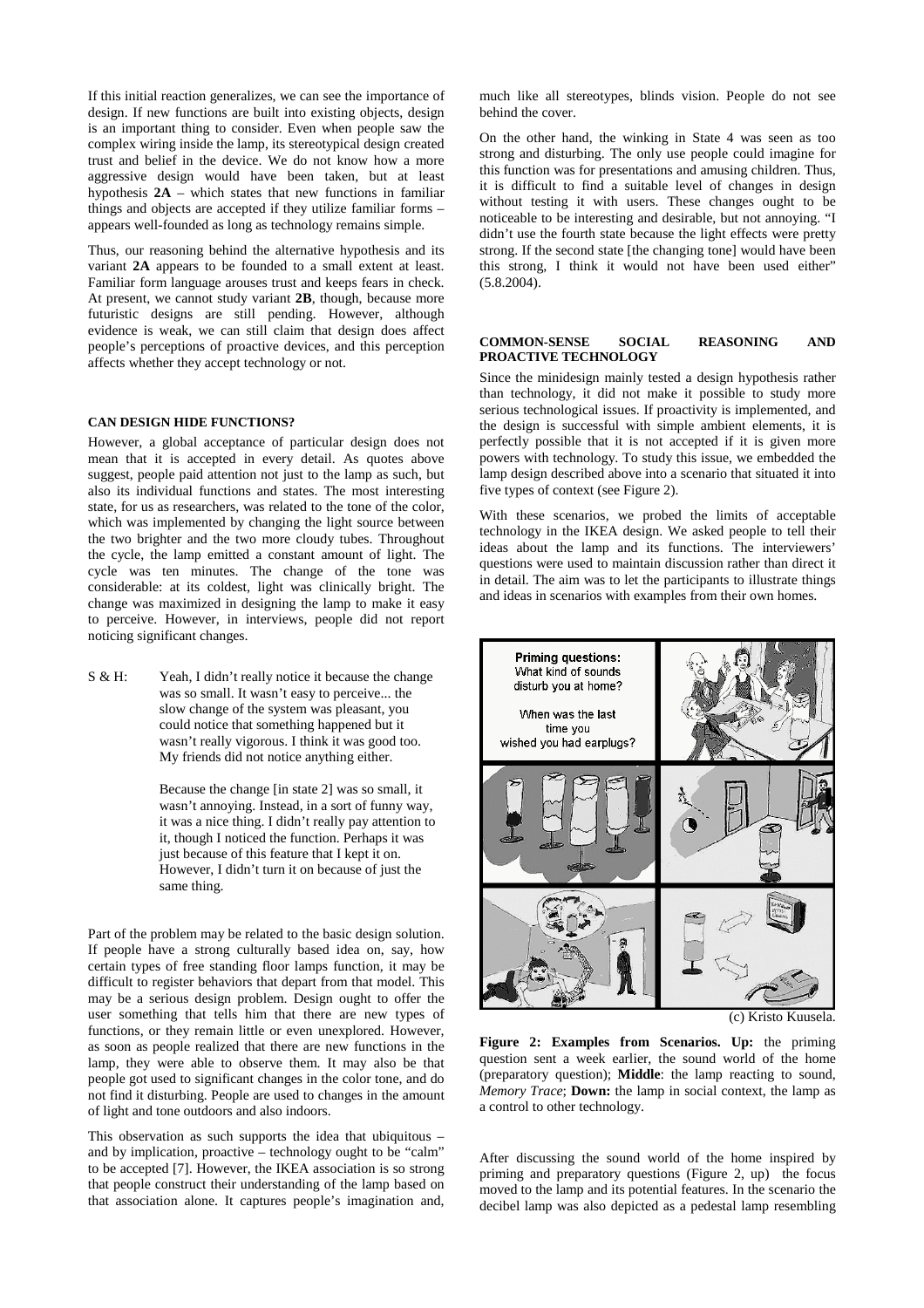the Ikea type of design. Differences in attitudes among the interviewees related mainly to the size and visibility of the lamp among domestic objects. Most thought that the lamp should have a noticeable place, usually in a living room while others preferred that the lamp should be situated in an unobtrusive place at home.

As expected, people were willing to delegate some pieces of their "dirty work" to the lamp installed in the network, and let it control automatically some functions. When we asked whether the lamp could turn down the voice of other devices like vacuum cleaners when there is a phone call, we received encouraging responses. These were based on people's experience in juggling between the demands of several technologies. When we asked about the vacuum cleaner's relationship to the lamp, we were told stories about instances in which such function would have been not just useful, but also safe.

J: Yes, in fact I was vacuum-cleaning today and took my mobile phone to the pocket so that I'd feel when it starts to vibrate (laughs) because you don't hear its sound when you're cleaning. Similarly, when I'm taking a shower, such system would be good, because when you have to rush to the phone with soapy feet... it'd be a good idea.

However, the situation changes as the scenarios started to explore how proactive technology would affect social affairs. Although the first question in our interview guide focused on the lamp, it already had a cue to social issues – a noisy party. Thus, we asked whether the lamp would be a suitable feedback mechanism about sound level, whether its behavior should change in the course of day, and what kind of feedback could it give to people about sound? The answers were again generally speaking positive. In particular, people thought it would be a nice, playful addition to the home. In the following quote, one couple figured that it would function as a toy when entertaining guests.

- AM: It'd be visually pretty much fun. Don't know whether there would be any practical use for it, but it'd be a kinda fun thing. And I think it'd give a good boost to guests.
- J: Yea, people try to beat the earlier records (laughs). It'd bring out a good old teen mood, for sure

Some reservations that came up in interviews were related to practical issues. One couple claimed that they do not like the idea that the lamp's main role is to "give feedback" about decibel level at home. Their explanation was that because you can hear with your ears the decibel level, the lamp could easily emphasize the current decibel level too much. They remarked that some stentorian sounds can also be pleasurable and in that case the lamp winking with red light would be irritating. They perceived that in their home the lamp should be an "ambience creator" or decoration element rather than a decibel indicator. Thus, they did not question the basic functionality of the lamp but were critical of potential obtrusiveness the lamp can entail with its output.

More significantly, when we probed what people would think about a lamp that would have a *Memory Trace*, a function which dimmed the informative light (warm chair effect)and whether they would allow it to be linked to a home-wide network, people got reserved. In particular, the issue was privacy. Originally, we explored the idea whether the lamp could sense the presence and absence of people, and communicate that by, for instance, getting increasingly dim over time when no one is present. However, people though that this solution would simply translate into a surveillance technology. They also were worried about how neighbors and criminals would use cues from the lamp for evil purposes.

- J: No.
- AM: I don't think that either. I think that it'd only prompt... it might prompt quarrels like 'Yeah, you've been away so long already even though you only were supposed to visit there, but now you've been there for ages (laughs quickly)'. I think it's simply be a device for surveying others

Although in general, experience with the lamp and its familiar design lowered the threshold for accepting proactive technology, people saw several problems in scenarios. Some ideas – such as the Memory Trace – were characterized simply as silly, and rejected on social grounds. People were concerned about the fact that it is quite impossible to anticipate when one is coming home, while one doesn't know that for sure even by itself. They were given examples: what if I meet neighbors at stairs and have a chat with, and so forth. They were also worried about the lost of surprising positively family member. For example one cant surprise ones love anymore by coming home earlier than it was planned even if ones love is sick and at home alone. Most of our participants insist that they want to "pull the trigger" by themselves for the system to tell that they are coming home, then the lamp could show their approaching. But they did not want to let the system to launch the functionality. Basically people preferred to be without information rather than would take a risk of being observed by technology.

Perhaps the main problem is that if technology reports one's actions to others, the balance of social control changes. On the other hand, social issues also gave people a reason to accept proactive technology. The critical issue for proactive technology, then, is whether people think it would affect their social relations and social balance at home. If so, they pay more careful attention to it and are very wary about using it. If not, technology is accepted without many second thoughts.

## **CONCLUSIONS AND DISCUSSION**

As Tennenhouse [6] has defined it, proactive technology is one response to the challenge posed by Weiser's [1] observation about ubiquitous computing. To make a large number of technical devices functional for humans, humans have to get "out of the loop": technology must function autonomously from constant human intervention. However, we have argued in this paper that this vision posed a fundamental design challenge: if technology disappears from sight, but still continues to function, the result is an uncanny environment in which people feel that they lose control. This is what people do not want, if we are to believe literature on smart homes [15,16,18]. How then to design proactive technology so that people understand that their culturally embedded patterns of use do not conflict with new functionalities built into the home?

This paper has explored this question with a research design consisting of two things. First, there was a "minidesign" [22], a lamp built into an IKEA frame. The key aim of the minidesign was to study whether design has any significant bearing on the acceptance of proactive technology. Secondly, after a two-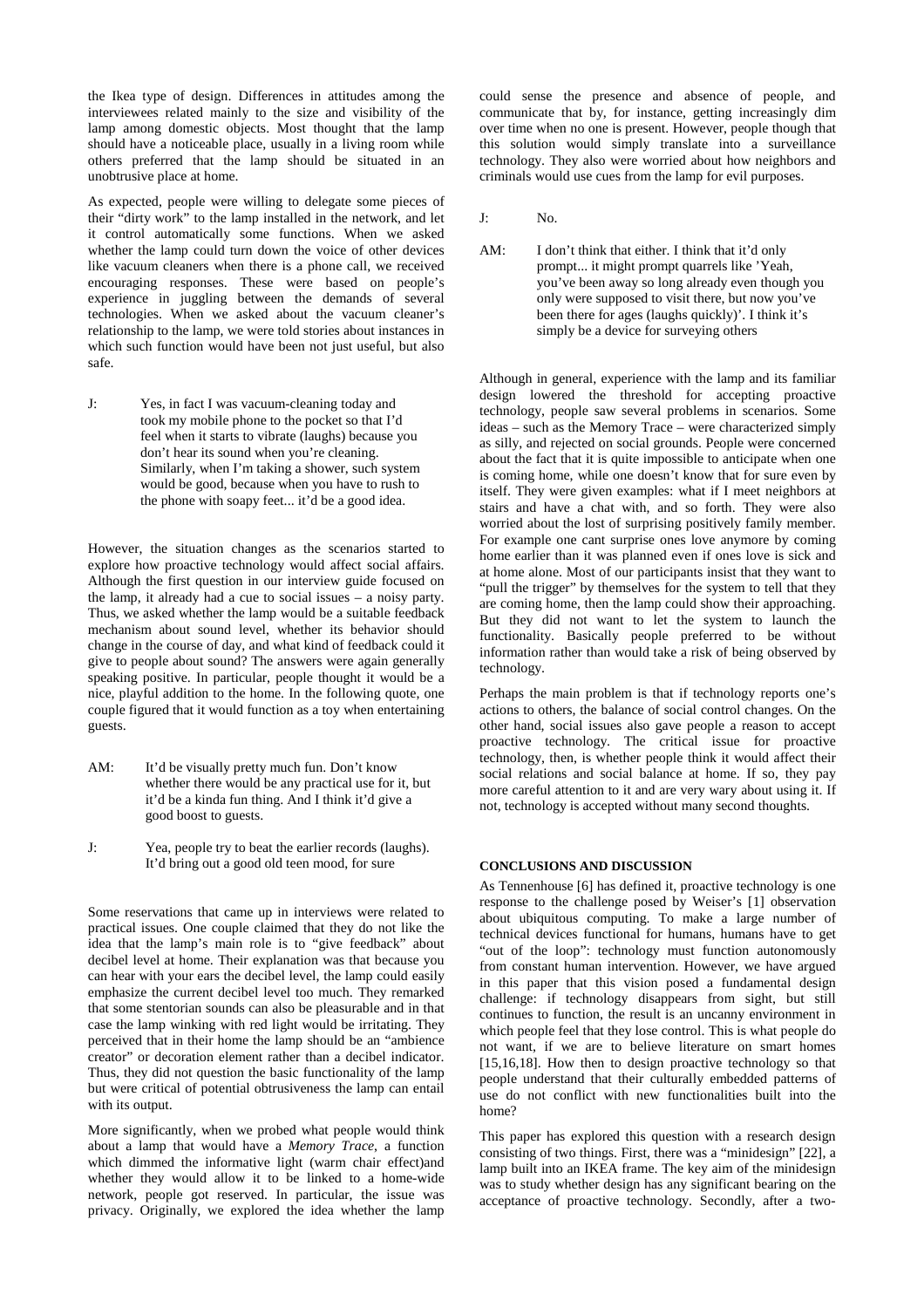week use period, users' experiences with the design were mapped in a scenario-supported interview that explored how and what kind of proactive technology people would accept. The decision to work with a lamp was partly based on the smart home studies that show that people are generally willing to accept technology that changes the ambient environment – such as lighting – rather than technologies that try to secondguess more significant aspects of our environment. This result was corroborated in a probes study [21], conducted earlier in the Morphome project [5].

We also find priming tasks (written questions as well as minidesigns) to be useful for getting the participants prepared to the interviews. The tasks enhanced their awareness of the role of technology in everyday life but also facilitated them to identify themselves as users of novel proactive technologies.

The results of this exercise, of course, are preliminary: it is impossible to give justice to a technology philosophy like Tennenhouse's with a small study like ours. However, a few things stand out. First, design – even if in IKEA's cliché-like form – makes in its part new technology acceptable. In fact, design can be decisive, as it changes the mindset people have for perceiving technology. However, resorting to a conventional design language also has its dangers: it may direct understanding to an extent that people barely notice small changes in their ambient environment. Finally, our data suggests that people are willing to accept technology that delegates dirty and repetitive work easy to forget without reminders, but not technology that would expose their activities to other people. Also, people are skeptical about claims that technology could replace human intervention in, say, maintaining order in the household. If proactive technology may become a tool in social control and surveillance, its chances of being used decrease.

Finally, this is work-in-progress. During the next months we continue to explore the design question more thoroughly with interventions into more homes. First, we will study further the idea that design is important Is this true of all design, or just conventional IKEA-type design language? Should proactivity be seeable in design details? How? Secondly, we explore more significant output environment. The lamp design changed tone, but so slowly that people barely noticed it. What happens if the output becomes easily noticeable – for example, if walls change colors according to sound level or if the lamp is able to switch off television when people start to watch photographs? Third, technical work continues to specify the technical infrastructure for wireless proactive networks. Finally, we plan to delve deeper into the two interpretations or proactive technology: whether it means technology that senses its environment, or whether it also predicts human action.

# **ACKNOWLEDGEMENTS**

Morphome has been funded by the Academy of Finland. Its partners are University of Tampere (Hypermedia Laboratory), Tampere University of Technology (personal electronics), and the University of Art and Design, Helsinki (the School of Design).

## **REFERENCES**

1. Weiser, M. The Computer for the 21st Century. Scientific American 265, 3 (1991), 94-104.

- 2. Binder, T. and Hällström, M. (eds.). Design Spaces. IT Press, Helsinki, 2005.
- 3. Jacucci, G. Interaction as Performance: Cases of Configuring Physical Interfaces in Mixed Media. Acta Universitatis Ouluensis, Scientiae Rerum Naturalium A 427. University of Oulu, Oulu, 2004.
- 4. Edwards, K. & Grinter, R. E. At Home with Ubiquitous Computing: Seven Challenges. In Abowd, G. D., B. Brumitt, and S. A. N. Shafer (eds.), Ubiquitous Computing. Springer-Verlag, Berlin, Heidelberg, 2001.
- 5. Mäyrä, F. and Koskinen, I. (eds.). The Metamorphosis of Home. Research to the Future of Proactive Technologies in Home Environments. Tampere University Press, Tampere, 2005.
- 6. Tennenhouse, D. Proactive Computing. Communications of the ACM 43, 5 (2000), 43-50.
- 7. Weiser, M. and Seely Brown, J.. The Coming Age of Calm Technology. PhysComp Notes: Working notes on physical computing and embedded networking, February 04, 2004. Available at [http://stage.itp.tsoa.nyu.edu/~tigoe/pcomp/blog/archives/00037](http://stage.itp.tsoa.nyu.edu/~tigoe/pcomp/blog/archives/000373.shtml) [3.shtml.](http://stage.itp.tsoa.nyu.edu/~tigoe/pcomp/blog/archives/000373.shtml) [Accessed Feb 17, 2005.]
- 8. Want, R., Pering, T. and Tennenhouse, D. Comparing Autonomic and Proactive Computing. IBM Systems Journal, 42, 1 (2003), 129–135. Online: <http://www.research.ibm.com/journal/sj/421/want.pdf> [Accessed: June 4, 2004.]
- 9. Gibson, J. The Ecological Approach to Visual Perception. Houghton Mifflin, New York, 1979.
- 10.Norman, D. The Design of Everyday Things.: Basic Books, New York, 1988.
- 11.Sellen, A. and Harper, R. The Myth of the Paperless Office. MIT Press, Cambridge, MA, 2002.
- 12.Dourish, P. Where the Action Is. The Foundations of Embodied Interaction. MIT Press, Cambridge, MA, 2001.
- 13.Ishii H. and Ullmer, B. Tangible Bits: Towards Seamless Interfaces Between People, Bits, and Atoms, Proceedings of CHI 1997, ACM Press (1997), 234–241.
- 14.Ullmer, B. and Ishii, H. Emerging Frameworks for Tangible User Interfaces. IBM Systems Journal 39, 3&4 (2000), 915- 931.
- 15.Leppänen, S. Kodistako älykäs? In Tekes (ed.) Digitalisoituvan viestinnän monet kasvot. Tekes, Teknologiakatsaus 118, Helsinki, 2001. [Towards a Smart Home? In Tekes, The Many Faces of Digitalizing Communication, in Finnish].
- 16.Harper, R. Domestic Design: An Introduction to the Research Issues Surrounding the Development and Design of Interactive Technologies in the Home. Journal of Personal Technologies 4, 1 (2000): 1-6.
- 17.Harper, R. (ed.) Inside the Smart Home. Springer, London, 2003a.
- 18.Harper, R. Inside the Smart Home: Ideas, Possibilities, and Methods. In Harper, R. (ed.) Inside the Smart Home. Springer, London, 2003b.
- 19.Intille, S. S. Designing a Home of the Future. IEEE Pervasive Computing 1 (2002), 80-86.
- 20.Mäyrä, F. and Vadén, T. Ethics of Living Technology: Design Principles for Proactive Home Environments. Human IT 7, 2 (2004), 171-196.
- 21.Soronen, A. and Sotamaa, O. Domestic Probes: Researching Domestic Environment by Means of Self-Documentation Packages. In Mäyrä, F. and Koskinen, I. (eds.). The Metamorphosis of Home. Research to the Future of Proactive Technologies in Home Environments. Tampere University Press, Tampere, 2005.